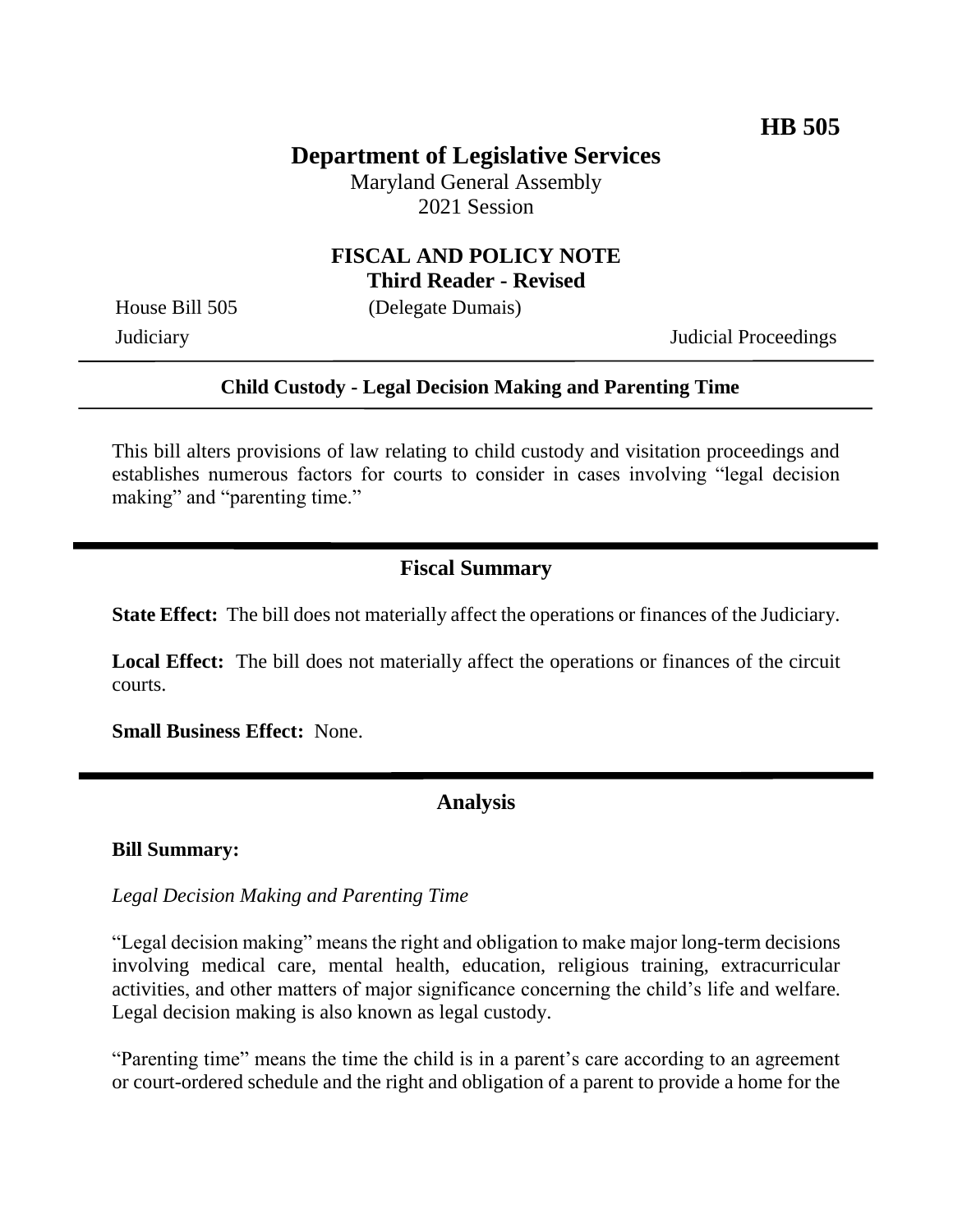child, address the child's needs, and make the day-to-day decisions required during the time the child is with that parent. Parenting time is also known as physical custody, visitation, or access.

The bill alters numerous references to the terms "child custody" and "visitation" to "legal decision making" and "parenting time." The bill establishes that if the parents live apart, a court may award legal decision making or parenting time to either parent or jointly to both parents. Neither parent is presumed to have any right to legal decision making or parenting time that is superior to the right of the other parent.

# *Legal Decision Making and Parental Responsibility – Judicial Determinations*

The bill establishes a new subtitle that specifies numerous factors for judicial consideration in cases involving legal decision making and parental responsibility. The purpose of the provisions include (1) promoting stability and long-term health and welfare for children by specified methods; (2) providing children with physical and emotional security and protection from exposure to conflict and violence; and (3) providing for an expeditious, thoughtful, and consistent process for decision making by courts to protect the best interests of children.

Subject to specified statutory provisions regarding evidence of abuse and neglect and individuals with specified convictions, in determining what legal decision making authority and parenting time is in the best interest of the child, the court may consider specified factors, including:

- whether and how parties who do not live together will share the rights and responsibilities of raising the child;
- the child's relationship with each party, any siblings, other relatives, and individuals who are or may become important in the child's life;
- the child's physical and emotional security and protection from conflict and violence;
- the child's developmental needs, including physical safety, emotional security, positive self-image, interpersonal skills, and intellectual and cognitive growth;
- the day-to-day needs of the child, including specified items;
- how to place the child's needs above the parties' needs; protect the child from the negative effects of any conflict between the parties; and maintain the child's relationship with other individuals, as specified;
- each party's role and tasks related to the child and how, if at all, those roles and tasks have changed; and
- any other factor that the court considers appropriate in determining how to best serve the physical, developmental, and emotional needs of the child.

HB 505/ Page 2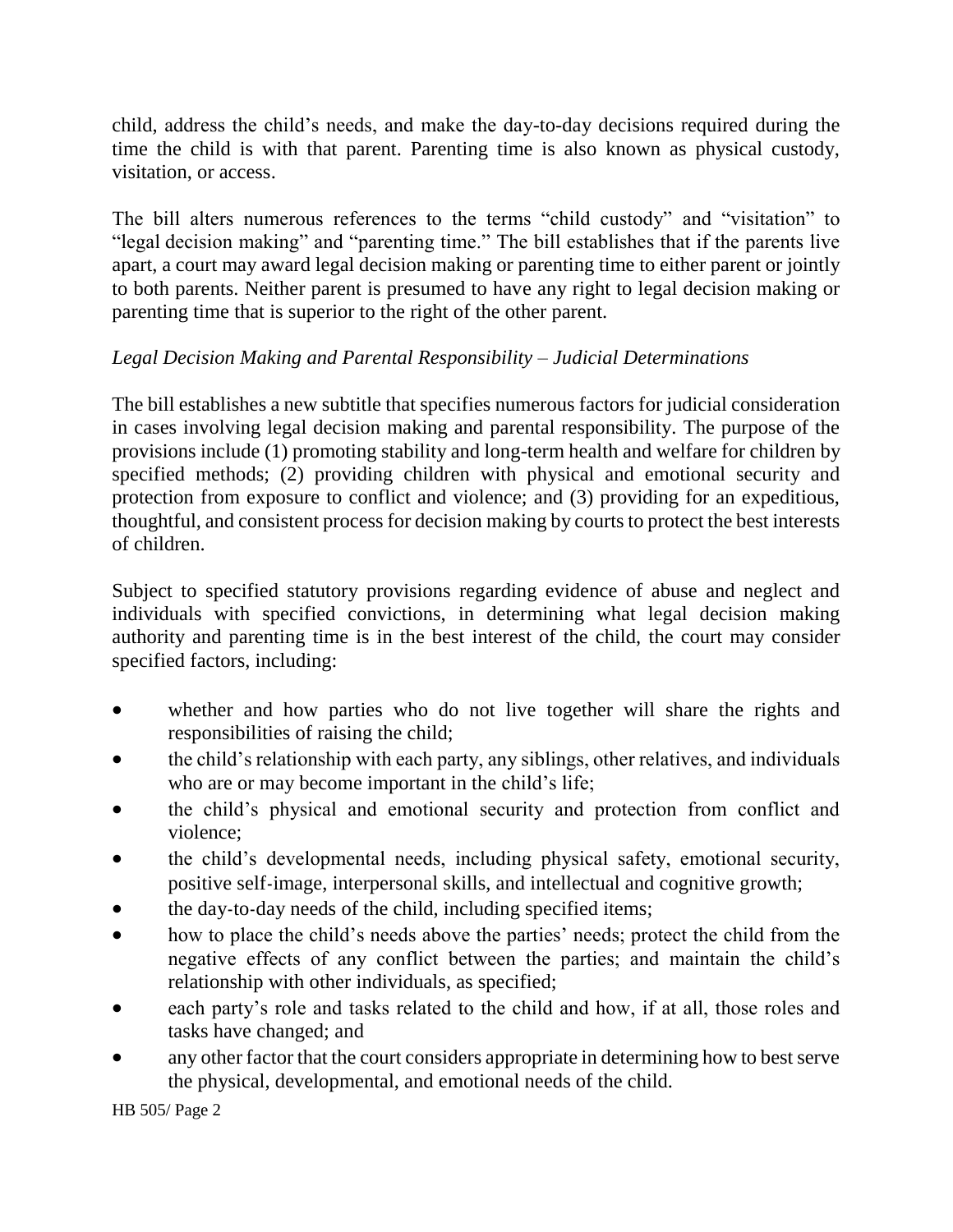The court must articulate its findings of fact on the record or in a written opinion, as specified.

### *Legal Decision Making*

If the court determines that the parties are able to communicate and reach joint decisions concerning some or all of the child's needs as described above, the court may award (1) joint legal decision making to both parties; (2) joint legal decision making to both parties, designating one party to make final decisions if the parties are unable to agree after a thorough discussion of the issues; or (3) joint legal decision making to both parties, allocating responsibility for specific issues to each party, if the parties are unable to agree after a thorough discussion of the issues.

If the court awards joint legal decision making authority to both parties, neither party, without agreement of the other party or order of the court, may unilaterally make decisions involving the child's health, education, religion, culture, or medical care or any other matter of major significance concerning the child's life or welfare.

#### *Modifications*

The court may modify a child custody or visitation order or a legal decision making or parenting time order if the court determines that there has been a material change in circumstances since the issuance of the order that relates to the needs of the child or the ability of the parties to meet those needs. A party's proposal to relocate the residence of the party or the child in a way that would cause parenting time to be impracticable constitutes a material change in circumstances.

#### *Disability*

The bill repeals provisions relating to disabilities and how the disability of a party may be considered in making decisions regarding custody or visitation.

## **Current Law:**

#### *Child Custody Determinations*

Maryland courts resolve child custody disputes based on a determination of "what is in the child's best interests." However, the factors to be considered by a court in making such a determination are not specified in statute but have instead been developed through case law. The criteria for judicial determination include, but are not limited to (1) the fitness of the parents; (2) the character and reputation of the parents; (3) the desire of the natural parents and any agreements between them; (4) the potential for maintaining natural family

HB 505/ Page 3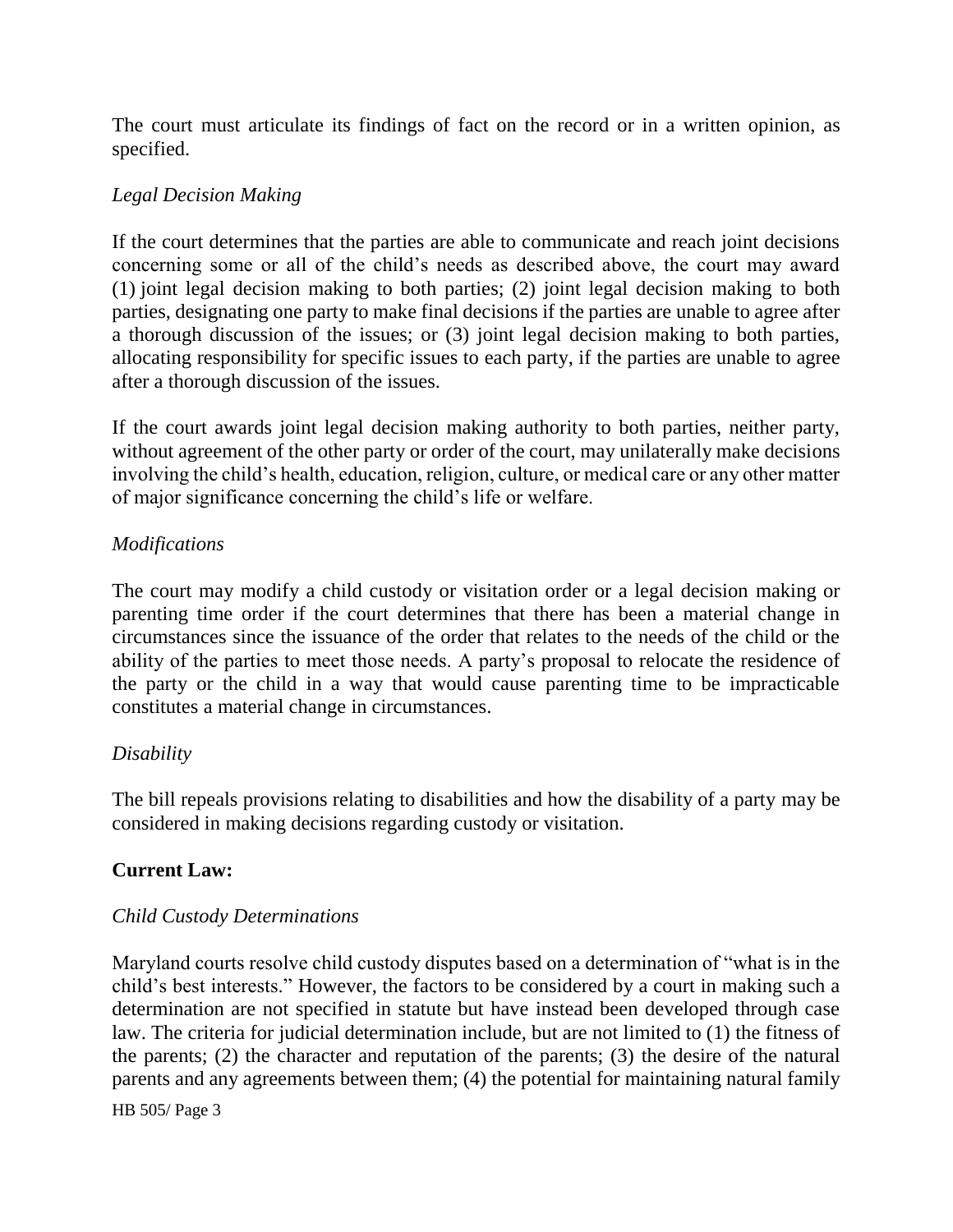relations; (5) the preference of the child, when the child is of sufficient age and capacity to form a rational judgment; (6) material opportunities affecting the future life of the child; (7) the age, health, and sex of the child; (8) the residences of the parents and the opportunity for visitation; (9) the length of the separation of the parents; and (10) whether there was a prior voluntary abandonment or surrender of custody of the child. *Montgomery County v. Sanders*, 38 Md. App. 406 (1977).

Traditionally, when one parent was granted "custody" of a minor child, the other parent would generally be awarded visitation rights. In 1984, the Court of Appeals first recognized and applied the concept of "joint custody." *See Taylor v. Taylor,* 306 Md. 290 (1986). The *Taylor* Court explained that, within the meaning of "custody" are the concepts of "legal" and "physical" custody. Legal custody means the right and obligation to make long-range decisions involving the education, religious training, discipline, medical care, and other matters of major significance concerning the child's life and welfare. With joint legal custody, both parents have an equal voice in making those decisions and neither parent's rights are superior to the other. Physical custody means the right and obligation to provide a home for the child and to make the day-to-day decisions required during the time the child is actually with the parent having such custody. Joint physical custody is in reality, "shared" or "divided" custody with the child in the physical custody of each parent for periods of time that may or may not be on a 50/50 basis. *Taylor* at 296-297.

In addition to the factors set forth in the *Sanders* decision, a court considering an award of joint custody must also examine a range of factors particularly relevant to a determination of joint custody, including (1) the capacity of the parents to communicate and reach shared decisions affecting the child's welfare; (2) the willingness of the parents to share custody; (3) the fitness of the parents; (4) the relationship established between the child and each parent; (5) the preference of the child; (6) the potential disruption of the child's social and school life; (7) the geographic proximity of parental homes; (8) the demands of parental employment; (9) the age and number of children; (10) the sincerity of the parents' request; (11) the financial status of the parents; (12) any impact on State or federal assistance; (13) the benefit to the parents; and (14) any other factors the court considers appropriate. *Taylor* at 304-311. The *Taylor* Court emphasized that the single most important factor in the determination of whether an award of joint legal custody is appropriate is the capacity of the parents to communicate and to reach shared decisions affecting the child's welfare. *Taylor* at 305.

#### *Custody – Evidence of Abuse or Neglect*

In any custody or visitation proceeding, if the court has reasonable grounds to believe that a child has been abused or neglected by a party to the proceeding, the court must determine whether abuse or neglect is likely to occur if custody or visitation rights are granted to the party. Unless the court specifically finds that there is no likelihood of further child abuse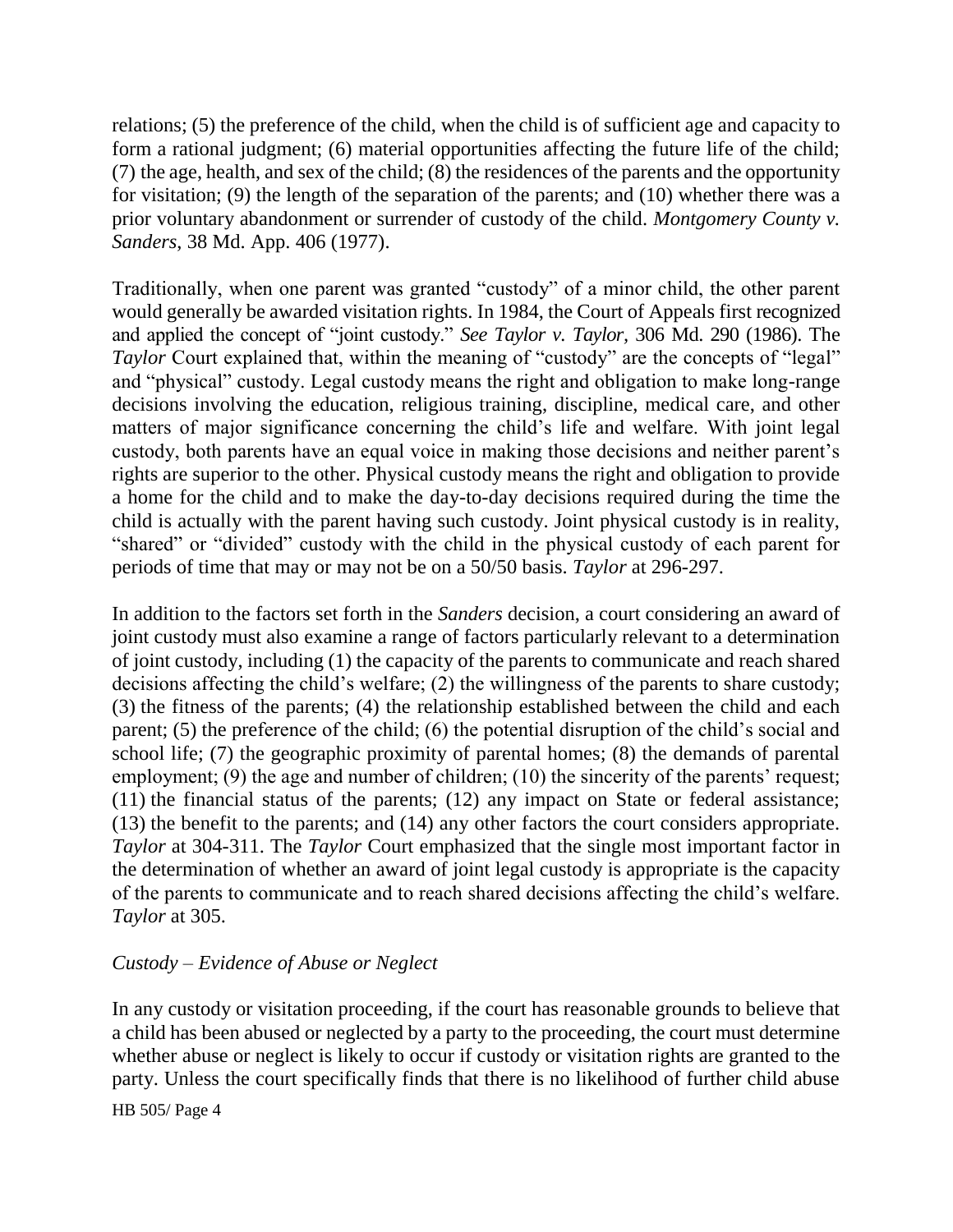or neglect by the party, the court must deny custody or visitation rights to that party. However, the court is authorized to approve a supervised visitation arrangement that assures the safety and physiological, psychological, and emotional well-being of the child.

The court must consider evidence of abuse by a party against the other parent of the party's child, the party's spouse, or any child residing within the party's household, including a child other than the child who is the subject of the custody or visitation proceeding. If the court finds that the party has committed abuse against any of these individuals, it must make arrangements for custody or visitation that best protect the child who is the subject of the proceeding and the victim of the abuse.

#### *Custody – Parents with Specified Convictions*

Unless good cause for the award of custody or visitation with a child is shown by clear and convincing evidence, a court may not award custody or visitation to a parent who has been found guilty of first- or second-degree murder (or similar acts in another jurisdiction) of specified individuals. If it is in the best interest of the child, however, a court may approve a supervised visitation arrangement that assures the safety and the psychological, physiological, and emotional well-being of the child.

### *Disability*

"Disability" is defined as (1) a physical or mental impairment that substantially limits one or more of an individual's major life activities; (2) a record of having a physical or mental impairment that substantially limits one or more of an individual's major life activities; or (3) being regarded as having a physical or mental impairment that substantially limits one or more of an individual's major life activities. In addition, "disability" must be construed in accordance with the Americans with Disabilities Amendments Act of 2008. In any custody or visitation proceeding, a disability of a party is relevant only to the extent that the court finds, based on evidence in the record, that the disability affects the best interest of the child. The party alleging that the disability of the other party affects the best interest of the child bears the burden of proof. If the burden of proof is met, the party who has a disability must have an opportunity to prove that "supportive parenting services" would prevent a finding that the disability affects the best interest of the child. If the court finds that a party's disability affects the child's best interest and denies or limits custody or visitation, the court must specifically state in writing the basis for the finding and its reasoning regarding supportive parenting services, as specified.